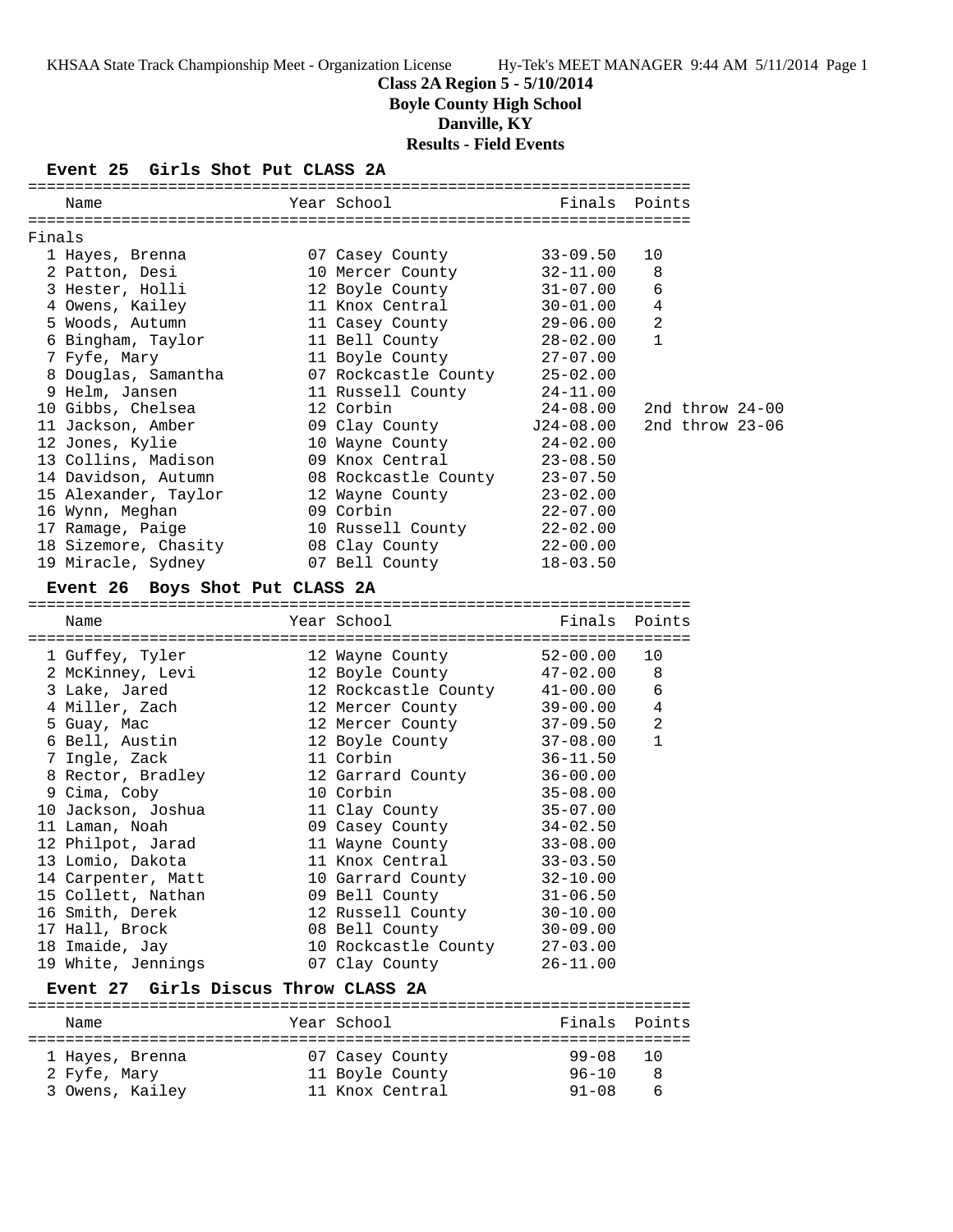#### **Class 2A Region 5 - 5/10/2014**

**Boyle County High School**

**Danville, KY**

**Results - Field Events**

#### **....Event 27 Girls Discus Throw CLASS 2A**

| 4 Douglas, Samantha  | 07 Rockcastle County | $81 - 04$ | 4 |
|----------------------|----------------------|-----------|---|
| 5 Gibbs, Chelsea     | 12 Corbin            | 80-08     | 2 |
| 6 Helm, Jansen       | 11 Russell County    | $74 - 08$ |   |
| 7 Wynn, Meghan       | 09 Corbin            | $73 - 11$ |   |
| 8 Mills, Hannah      | 11 Knox Central      | $69 - 10$ |   |
| 9 Patton, Desi       | 10 Mercer County     | $68 - 03$ |   |
| 10 Ramage, Paige     | 10 Russell County    | $65 - 05$ |   |
| 11 Jackson, Amber    | 09 Clay County       | $64 - 08$ |   |
| 12 Woods, Autumn     | 11 Casey County      | $61 - 11$ |   |
| 13 Sizemore, Chasity | 08 Clay County       | $59 - 06$ |   |
| 14 McGuire, Nikki    | 10 Rockcastle County | $56 - 10$ |   |
| 15 Mills, Elizabeth  | 11 Bell County       | $54 - 01$ |   |

#### **Event 28 Boys Discus Throw CLASS 2A**

=======================================================================

| Name                                                                 | Year School and the School  | Finals     | Points         |                   |
|----------------------------------------------------------------------|-----------------------------|------------|----------------|-------------------|
| ---------------------<br>1 Guffey, Tyler 12 Wayne County 125-10      | =================           |            | 10             |                   |
|                                                                      |                             |            | 8              |                   |
| 3 Lake, Jared                                                        | 12 Rockcastle County 113-11 |            | $\epsilon$     |                   |
| 4 Yeager, Drew                                                       | 10 Boyle County 111-05      |            | $\,4$          |                   |
| 5 Miller, Zach                 12 Mercer County               110-02 |                             |            | $\overline{a}$ |                   |
| 6 Cima, Coby                                                         | 10 Corbin                   | $102 - 06$ | $\mathbf{1}$   |                   |
| 7 Rector, Bradley 12 Garrard County 100-08                           |                             |            |                |                   |
| 8 Sharp, Jeremy                                                      | 10 Knox Central 99-11       |            |                |                   |
| 9 Laman, Noah                                                        | 09 Casey County 55-02       |            |                |                   |
| 10 Carpenter, Matt                                                   | 10 Garrard County 93-02     |            |                | 2nd throw $92-10$ |
| 11 Ingle, Zack                                                       | 11 Corbin                   | J93-02     |                | 2nd throw 92-06   |
|                                                                      |                             | $92 - 09$  |                | 2nd throw $92-02$ |
| 13 McKinney, Will                                                    | 12 Mercer County 592-09     |            |                | 2nd throw none    |
|                                                                      |                             |            |                |                   |
| 15 Philpot, Jarad                                                    | 11 Wayne County             | 88-06      |                |                   |
| 16 North, Holden                                                     | 10 Bell County              | $87 - 10$  |                |                   |
| 17 Collett, Nathan 69 Bell County 60-07                              |                             |            |                |                   |
| 18 Smith, Derek 12 Russell County 80-05                              |                             |            |                |                   |
| 19 Imaide, Jay                                                       | 10 Rockcastle County 71-01  |            |                |                   |
| 20 White, Jennings 66-03                                             |                             |            |                |                   |
| -- Brooks, Isaac                                                     | 10 Knox Central             | <b>ND</b>  |                |                   |

#### **Event 29 Girls Long Jump CLASS 2A**

======================================================================= Name The School Team School (Finals Points ======================================================================= 1 Hensley, Katie 09 Rockcastle County 15-00.00 10 2 Hester, Holli 12 Boyle County 14-08.00 8 3 Hampl, Charlotte 11 Corbin 14-05.50 6 4 Allen, Alyssa 12 Rockcastle County 14-01.75 4 5 Hall, Allison 10 Boyle County 13-08.25 2 6 Waddle, Kaitlyn 11 Corbin 13-04.00 1 7 Johnson, Katrina 10 Bell County 12-06.00 8 Carmen, Jenna 09 Casey County 12-00.00 9 Fleming, Amanda 11 Bell County 11-09.00 10 Brown, Rachel 09 Knox Central 8-07.00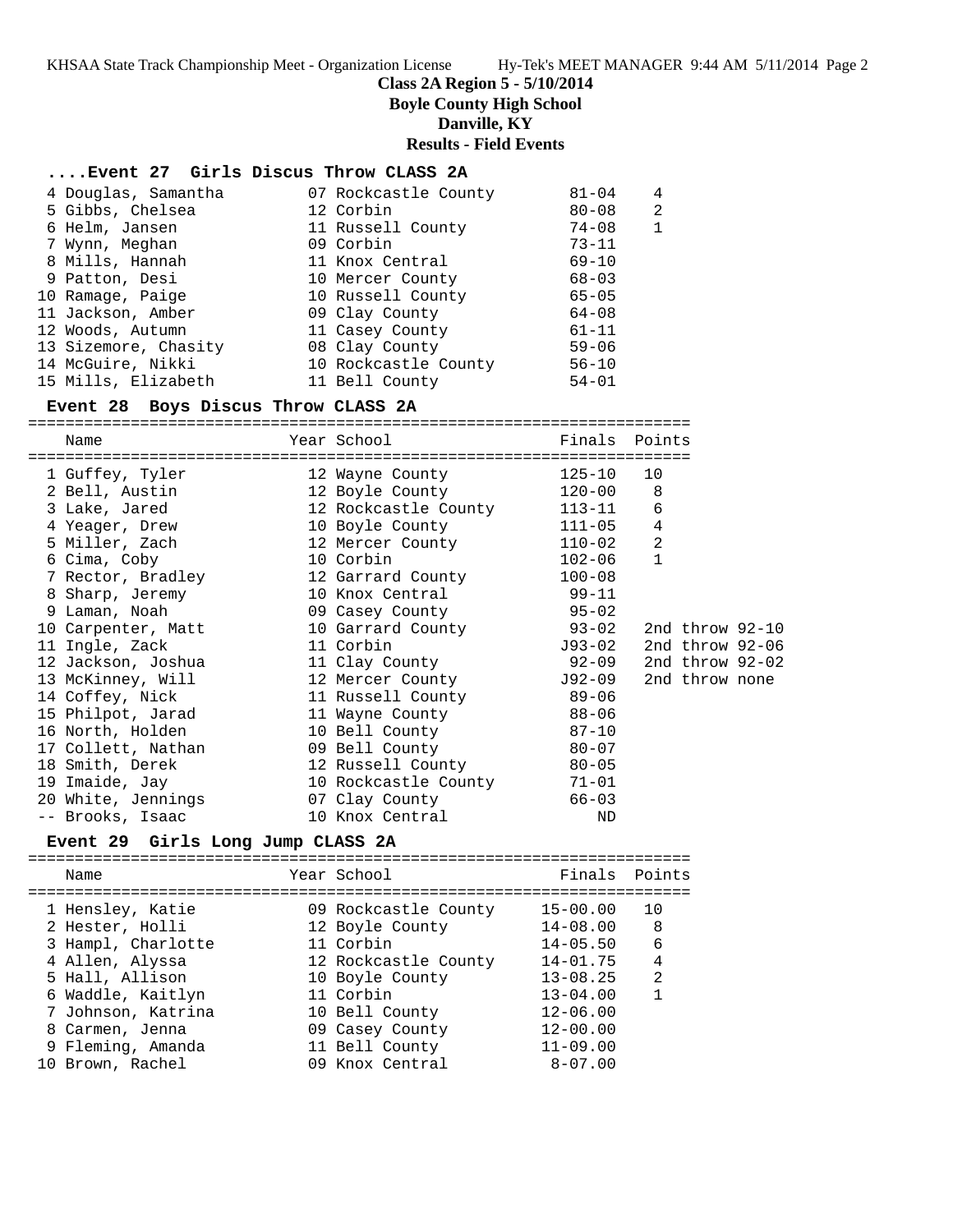# **Class 2A Region 5 - 5/10/2014**

**Boyle County High School**

**Danville, KY**

**Results - Field Events**

## **Event 30 Boys Long Jump CLASS 2A**

| Name                                  | Year School                        | Finals                     | Points            |     |                  |  |
|---------------------------------------|------------------------------------|----------------------------|-------------------|-----|------------------|--|
|                                       |                                    |                            |                   |     |                  |  |
| 1 Ford, Kobe                          | 10 Mercer County                   | $20 - 07.00$               | 10                |     |                  |  |
| 2 Mann, Braxton                       | 10 Russell County                  | $18 - 11.00$               | 8                 |     | 2nd jump 18-10.5 |  |
| 3 Elkins, Colton                      | 10 Boyle County                    | $J18 - 11.00$              | 6                 |     | 2nd jump 17-06   |  |
| 4 Harper, Tyler                       | 12 Rockcastle County 18-06.25      |                            | 4                 |     |                  |  |
| 5 Adams, Josh                         | 12 Knox Central                    | 18-02.50                   | 2                 |     |                  |  |
| 6 Anderson, Tyler                     | 10 Garrard County                  | 17-04.25                   | $\mathbf{1}$      |     |                  |  |
| 7 Johnson, Andrew                     | 12 Corbin                          | $16 - 09.00$               |                   |     |                  |  |
| 8 Wolf, Ryan                          | 08 Russell County                  | $16 - 02.00$               |                   |     |                  |  |
| 9 Achenjang, Niven                    | 10 Knox Central                    | $16 - 00.00$               |                   |     |                  |  |
| 10 Harris, Andrew                     | 12 Bell County                     | $15 - 04.00$               |                   |     |                  |  |
|                                       |                                    |                            |                   |     |                  |  |
| 11 Perkins, John                      | 09 Mercer County                   | 13-09.50                   |                   |     |                  |  |
| 12 Shaden, Justin                     | 12 Garrard County 13-08.50         |                            |                   |     |                  |  |
| 13 Estep, Justin                      | 12 Clay County                     | 12-08.00                   |                   |     |                  |  |
| 14 Hendrickson, Evan                  | 07 Rockcastle County 3-10.50       |                            |                   |     |                  |  |
| Event 31 Girls Triple Jump CLASS 2A   |                                    |                            |                   |     |                  |  |
|                                       |                                    |                            |                   |     |                  |  |
| Name                                  | Year School                        | Finals                     | Points            |     |                  |  |
|                                       |                                    |                            |                   |     |                  |  |
| 1 Hensley, Katie                      | 09 Rockcastle County               | $33 - 03.25$               | 10                |     |                  |  |
| 2 Allen, Alyssa                       | 12 Rockcastle County 33-00.00      |                            | 8                 |     |                  |  |
| 3 Lay, Samantha                       | 12 Corbin                          | $29 - 10.75$               | 6                 |     |                  |  |
|                                       |                                    |                            |                   |     |                  |  |
| 4 Taylor, Janelle                     | 08 Mercer County 28-08.75          |                            | 4                 |     |                  |  |
| 5 Fleming, Amanda                     | 11 Bell County                     | 26-02.75                   | 2<br>$\mathbf{1}$ |     |                  |  |
|                                       |                                    |                            |                   |     |                  |  |
| 6 Nantz, Cassidy                      | 11 Bell County                     | 25-09.00                   |                   |     |                  |  |
| 7 Ohler, Dominica                     | 09 Corbin                          | $25 - 00.00$               |                   |     |                  |  |
| -- Visoso, Ashley                     | 08 Knox Central                    | ND                         |                   |     |                  |  |
|                                       |                                    |                            |                   |     |                  |  |
| Event 32 Boys Triple Jump CLASS 2A    |                                    |                            |                   |     |                  |  |
| Name                                  | Year School                        | Finals                     | Points            |     |                  |  |
|                                       |                                    |                            |                   |     |                  |  |
| 1 Burkhead, Lex                       | 10 Mercer County                   | $39 - 08.00$               | 10                |     |                  |  |
| 2 Anderson, Tyler                     | 10 Garrard County 38-10.75         |                            | 8                 |     |                  |  |
| 3 Harper, Tyler                       | 12 Rockcastle County 38-04.25      |                            | 6                 |     |                  |  |
| 4 Johnson, Andrew                     | 12 Corbin                          | 37-11.50                   | $\overline{4}$    |     |                  |  |
| 5 Achenjang, Niven                    |                                    |                            | 2                 |     |                  |  |
| 6 Adams, Josh                         | 10 Knox Central<br>12 Knox Central | $37 - 11.00$<br>37-06.50   | $\mathbf{1}$      |     |                  |  |
|                                       |                                    | $36 - 08.00$               |                   |     |                  |  |
| 7 Johnston, Justin                    | 12 Mercer County                   |                            |                   |     |                  |  |
| 8 Leahey, Patrick                     | 11 Boyle County                    | $34 - 05.50$               |                   |     |                  |  |
| 9 Murphy, DJ                          | 09 Corbin                          | $33 - 04.75$               |                   |     |                  |  |
| Event 33 Girls High Jump CLASS 2A     |                                    |                            |                   |     |                  |  |
| Name                                  |                                    |                            |                   |     |                  |  |
|                                       | Year School                        | Finals                     | Points            |     |                  |  |
| 1 Miller, Lakken                      | 11 Casey County                    | $5 - 02.00$                | 10                |     |                  |  |
|                                       |                                    | $5 - 00.00$                | 8                 | XO  |                  |  |
| 2 Phillips, Tori                      | 10 Rockcastle County               |                            | 6                 | XXO |                  |  |
| 3 Dallman, Allison                    | 10 Casey County                    | $J5 - 00.00$               | 4                 |     |                  |  |
| 4 Nantz, Cassidy<br>5 Bingham, Taylor | 11 Bell County<br>11 Bell County   | $4 - 10.00$<br>$4 - 06.00$ | 2                 |     |                  |  |